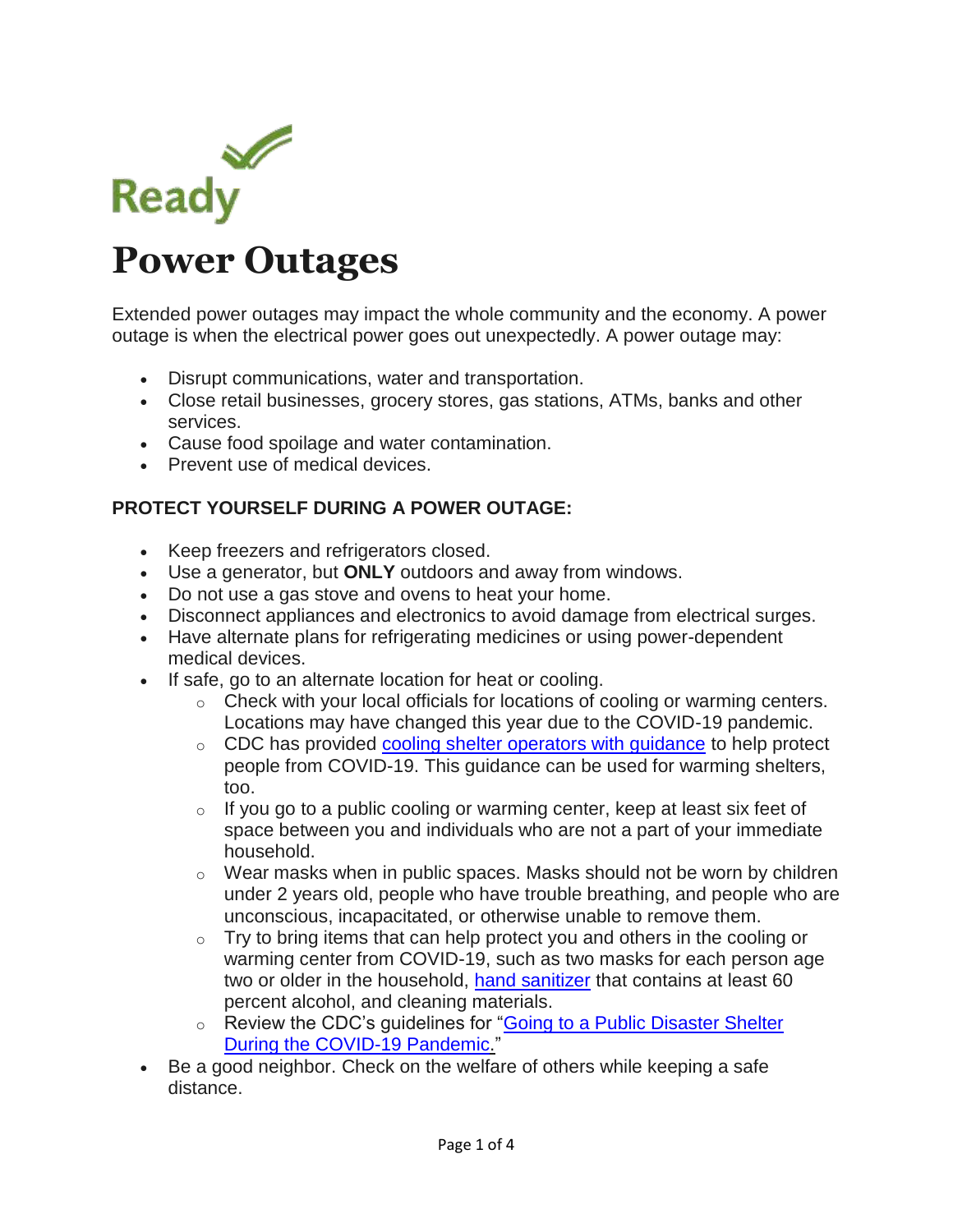• Sign up for [email updates](https://www.cdc.gov/Other/emailupdates/) about coronavirus from the Centers for Disease Control and Prevention (CDC). Follow the [latest guidelines](https://www.cdc.gov/coronavirus/2019-ncov/prevent-getting-sick/prevention.html) from the CDC and your local authorities to prevent the spread of COVID-19.

### **HOW TO STAY SAFE WHEN A POWER OUTAGE THREATENS:**

## **Prepare NOW**

- Take an inventory of the items you need that rely on electricity.
- Talk to your medical provider about a power outage plan for medical devices powered by electricity and refrigerated medicines. Find out how long medication can be stored at higher temperatures and get specific guidance for any medications that are critical for life.
- Plan for batteries and other alternatives to meet your needs when the power goes out.
- Install carbon monoxide detectors with battery backup in central locations on every level of your home.
- Determine whether your home phone will work in a power outage and how long battery backup will last.
- Review the supplies that are available in case of a power outage. Have flashlights with extra batteries for every household member. Have enough nonperishable food and water. Be sure to include [hand sanitizer](https://www.cdc.gov/handwashing/hand-sanitizer-use.html) that contains at least 60 percent alcohol to use in case you are unable to wash your hands with soap and water.
	- $\circ$  Include non-perishable foods, cleaning supplies, and water for several days, in case services are cut off in your area. If you are able to, set aside items like soap, [hand sanitizer](https://www.cdc.gov/handwashing/hand-sanitizer-use.html) that contains at least 60 percent alcohol, disinfecting wipes, and general household cleaning supplies that you can use to disinfect surfaces you touch regularly. After a power outage, you may not have access to these supplies for days or even weeks.
	- $\circ$  Being prepared allows you to avoid unnecessary excursions and to address minor medical issues at home, alleviating the burden on urgent care centers and hospitals.
	- $\circ$  Remember that not everyone can afford to respond by stocking up on necessities. For those who can afford it, making essential purchases and slowly building up supplies in advance will allow for longer time periods between shopping trips. This helps to protect those who are unable to procure essentials in advance of the pandemic and must shop more frequently. In addition, consider avoiding WIC-labeled products so that those who rely on these products can access them.
- Use a thermometer in the refrigerator and freezer so that you can know the temperature when the power is restored. Throw out food if the temperature is 40 degrees or higher.
- Keep mobile phones and other electric equipment charged and car and generator gas tanks full.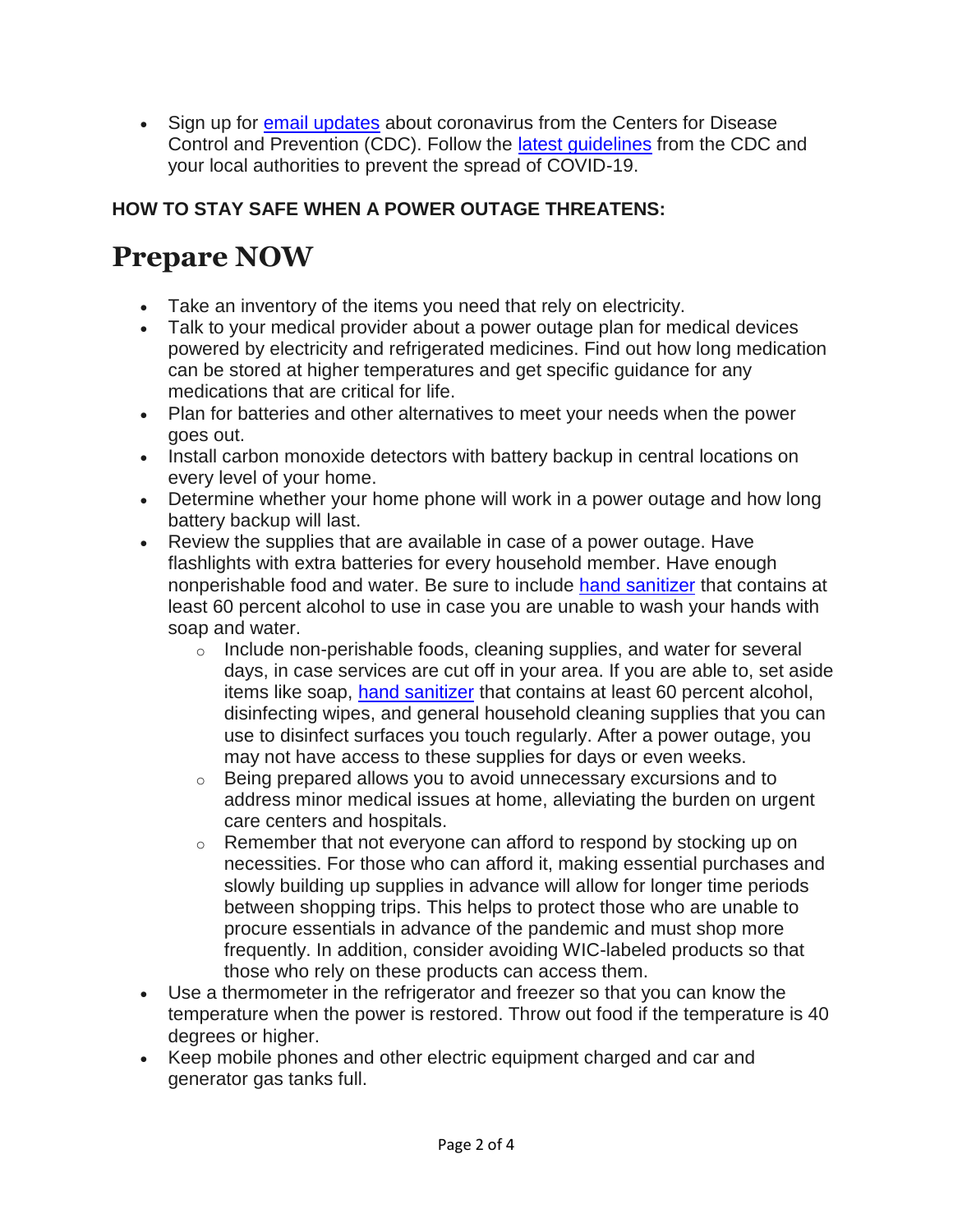### **Survive DURING**

- Keep freezers and refrigerators closed. The refrigerator will keep food cold for about four hours. A full freezer will keep the temperature for about 48 hours. Use coolers with ice if necessary. Monitor temperatures with a thermometer.
- Maintain food supplies that do not require refrigeration.
- Avoid carbon monoxide poisoning. Generators, camp stoves or charcoal grills should always be used outdoors and at least 20 feet away from windows. Never use a gas stovetop or oven to heat your home.
- Check on your neighbors. Older adults and young children are especially vulnerable to extreme temperatures.
- Go to a community location with power if heat or cold is extreme.
- Turn off or disconnect appliances, equipment or electronics. Power may return with momentary surges or spikes that can cause damage.

### **Be Safe AFTER**

- When in doubt, throw it out! Throw away any food that has been exposed to temperatures 40 degrees or higher for two hours or more, or that has an unusual odor, color or texture.
- If the power is out for more than a day, discard any medication that should be refrigerated, unless the drug's label says otherwise. Consult your doctor or pharmacist immediately for a new supply.
- Continue taking steps to protect yourself from COVID-19 and other infectious diseases, such as washing your hands often and cleaning commonly touched surfaces.
- Engage virtually with your community through video and phone calls. Know that it's normal to feel anxious or stressed. Take care of your body and talk to someone if you are feeling upset. Many people may already feel fear and anxiety about the coronavirus 2019 (COVID-19). The threat of a power outage can add additional stress. Follow CDC guidance for [managing stress during a traumatic](https://www.cdc.gov/injury/features/dealing-with-stress/index.html)  [event](https://www.cdc.gov/injury/features/dealing-with-stress/index.html) and [managing stress during COVID-19.](https://www.cdc.gov/coronavirus/2019-ncov/daily-life-coping/managing-stress-anxiety.html)

#### **OTHER TIPS:**

- Have alternate plans for refrigerating medicines or using power-dependent medical devices.
	- $\circ$  Reach out to your medical provider to obtain information on:
		- Alternative storage methods that can be used for medication and necessary precautions to take to keep it safe.
		- Alternative methods to keep power-dependent medical devices operational during power outages.